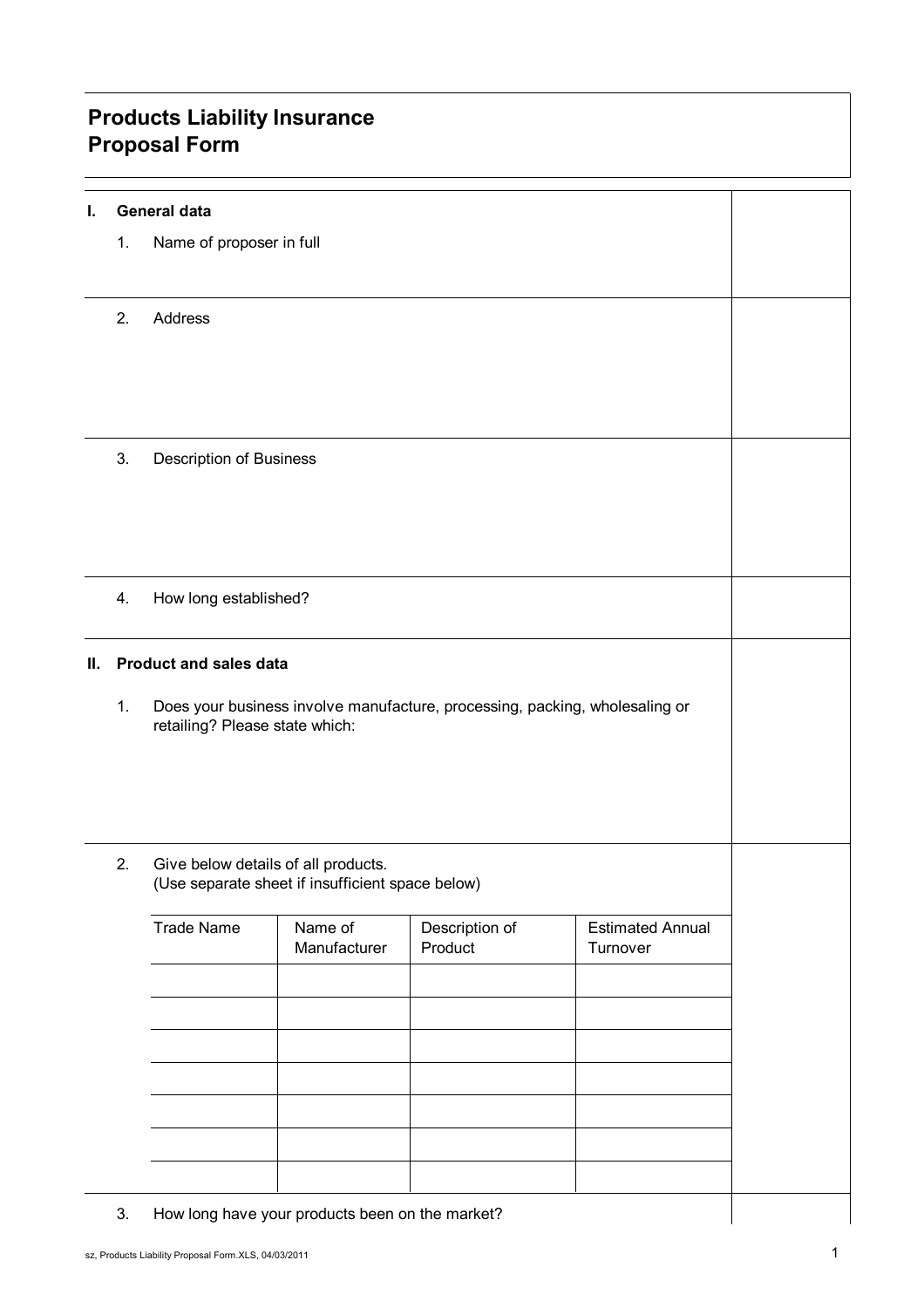| 4.  | Specify any products which are inflammable, explosive, poisonous, radioactive<br>or in any way dangerous:                                                     |            |     |    |
|-----|---------------------------------------------------------------------------------------------------------------------------------------------------------------|------------|-----|----|
|     |                                                                                                                                                               |            |     |    |
| 5.  | Are directions for use given<br>a) by printing on the container or the product?                                                                               |            |     | no |
|     | b) by separate leaflet or brochure?                                                                                                                           | yes<br>yes | no  |    |
|     |                                                                                                                                                               |            |     |    |
| 6.  | Describe the containers                                                                                                                                       |            |     |    |
|     |                                                                                                                                                               |            |     |    |
|     |                                                                                                                                                               |            |     |    |
| 7.  | Are the products used as components?                                                                                                                          |            | yes | no |
|     | If yes, with what type of products and by what industries?                                                                                                    |            |     |    |
| 8.  | If any of your products are assembled by another firm (or person) or if your<br>products incorporate parts manufactured elsewhere, please give details below: |            |     |    |
| 9.  | Are any of your products or components thereof manufactured abroad?                                                                                           | yes        | no  |    |
|     | If yes, please give details below, including country of manufacture and value of<br>such products or components:                                              |            |     |    |
| 10. | Give the following details regarding products supplied or distributed abroad:                                                                                 |            |     |    |
|     | <b>Annual Turnover</b><br>Country                                                                                                                             |            |     |    |
|     |                                                                                                                                                               |            |     |    |
|     |                                                                                                                                                               |            |     |    |
|     |                                                                                                                                                               |            |     |    |
|     |                                                                                                                                                               |            |     |    |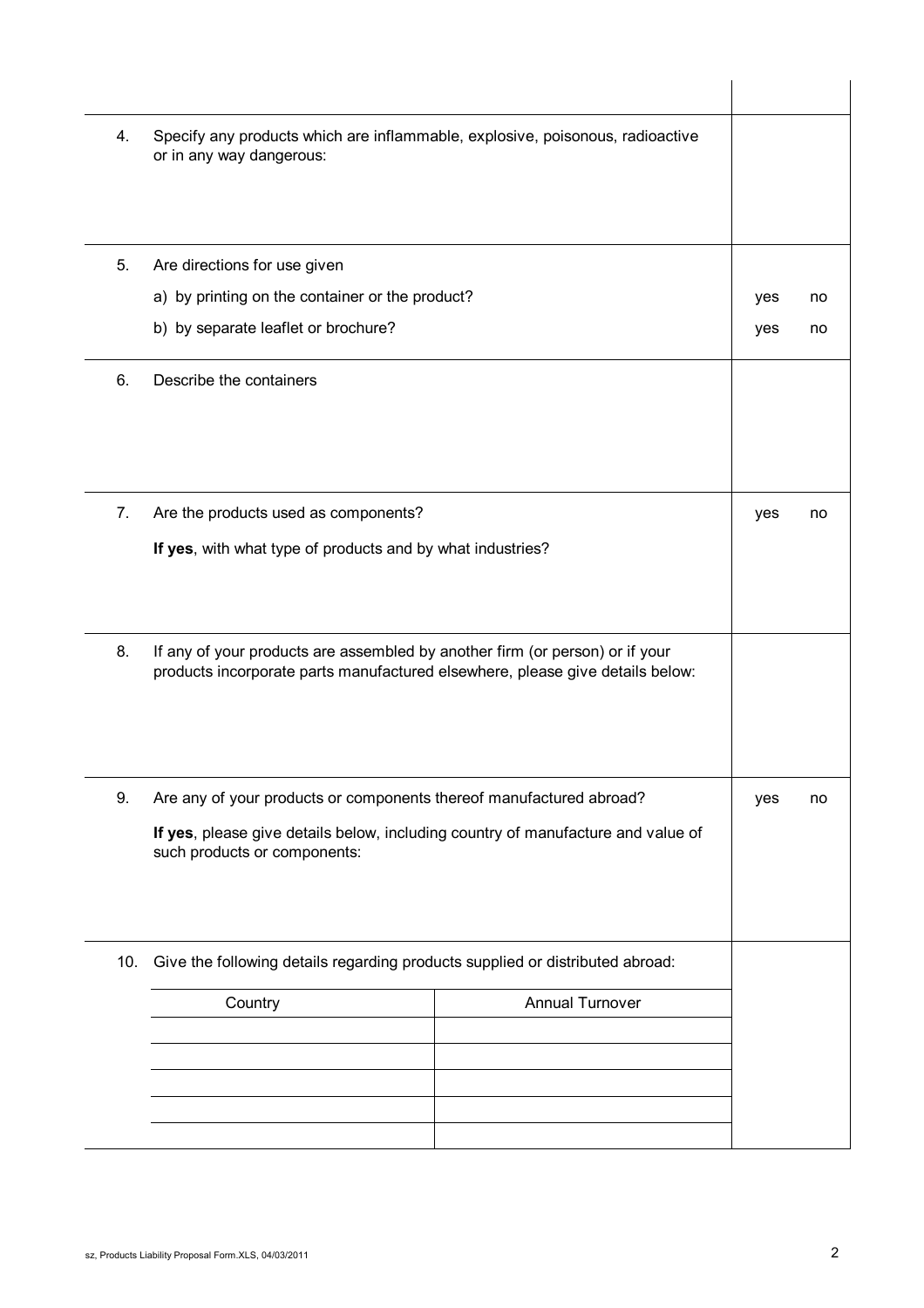|                                                                                                                                                                                                          | How are you represented in those countries?<br>(e.g. through agencies, concessionaires or your own Branches [i.e. direct])                                                                                                          |                                          |               |                    |                |    |
|----------------------------------------------------------------------------------------------------------------------------------------------------------------------------------------------------------|-------------------------------------------------------------------------------------------------------------------------------------------------------------------------------------------------------------------------------------|------------------------------------------|---------------|--------------------|----------------|----|
| 11.                                                                                                                                                                                                      | Do you keep record of the sources of supply of goods and materials which you<br>handle or use?                                                                                                                                      |                                          |               |                    |                | no |
| 12.                                                                                                                                                                                                      | Do you enter into any agreements or undertakings to indemnify (or hold harmless)<br>suppliers of materials or components or sub-contractors or processors in respect<br>of any injury or damage?<br>If yes, please supply wordings. |                                          |               |                    | yes            | no |
| 13.                                                                                                                                                                                                      | Do you issue any written guarantee or Conditions of Sale with or in respect<br>of any of your products?<br>If yes, please specify wordings.                                                                                         |                                          |               |                    | yes            | no |
| Note:<br>For all Products concerned in this enquiry it is essential that descriptive leaflets<br>or brochures, specimen labels, guarantees and conditions of sale are<br>attached to this questionnaire. |                                                                                                                                                                                                                                     |                                          |               |                    |                |    |
|                                                                                                                                                                                                          |                                                                                                                                                                                                                                     | III. Previous insurance/previous claims  |               |                    |                |    |
| 1.                                                                                                                                                                                                       | Has the proposer previously been insured?                                                                                                                                                                                           |                                          |               | yes                | no             |    |
|                                                                                                                                                                                                          | If so, please specify:                                                                                                                                                                                                              |                                          |               |                    |                |    |
|                                                                                                                                                                                                          |                                                                                                                                                                                                                                     | Name of insurer                          | Policy period | Limit of indemnity |                |    |
|                                                                                                                                                                                                          | 1                                                                                                                                                                                                                                   |                                          |               |                    |                |    |
|                                                                                                                                                                                                          | $\overline{2}$                                                                                                                                                                                                                      |                                          |               |                    |                |    |
|                                                                                                                                                                                                          | 3                                                                                                                                                                                                                                   |                                          |               |                    |                |    |
|                                                                                                                                                                                                          | 4                                                                                                                                                                                                                                   |                                          |               |                    |                |    |
|                                                                                                                                                                                                          | 5                                                                                                                                                                                                                                   |                                          |               |                    |                |    |
| 2.<br>Has a previous application been declined?                                                                                                                                                          |                                                                                                                                                                                                                                     |                                          |               |                    | yes            | no |
|                                                                                                                                                                                                          | Has a previous insurance<br>a) required increased premium?<br>b) required special restrictions?<br>been terminated/not been renewed<br>C)<br>by an insurer?                                                                         |                                          |               | yes<br>yes<br>yes  | no<br>no<br>no |    |
|                                                                                                                                                                                                          |                                                                                                                                                                                                                                     | If so, please give detailed information. |               |                    |                |    |